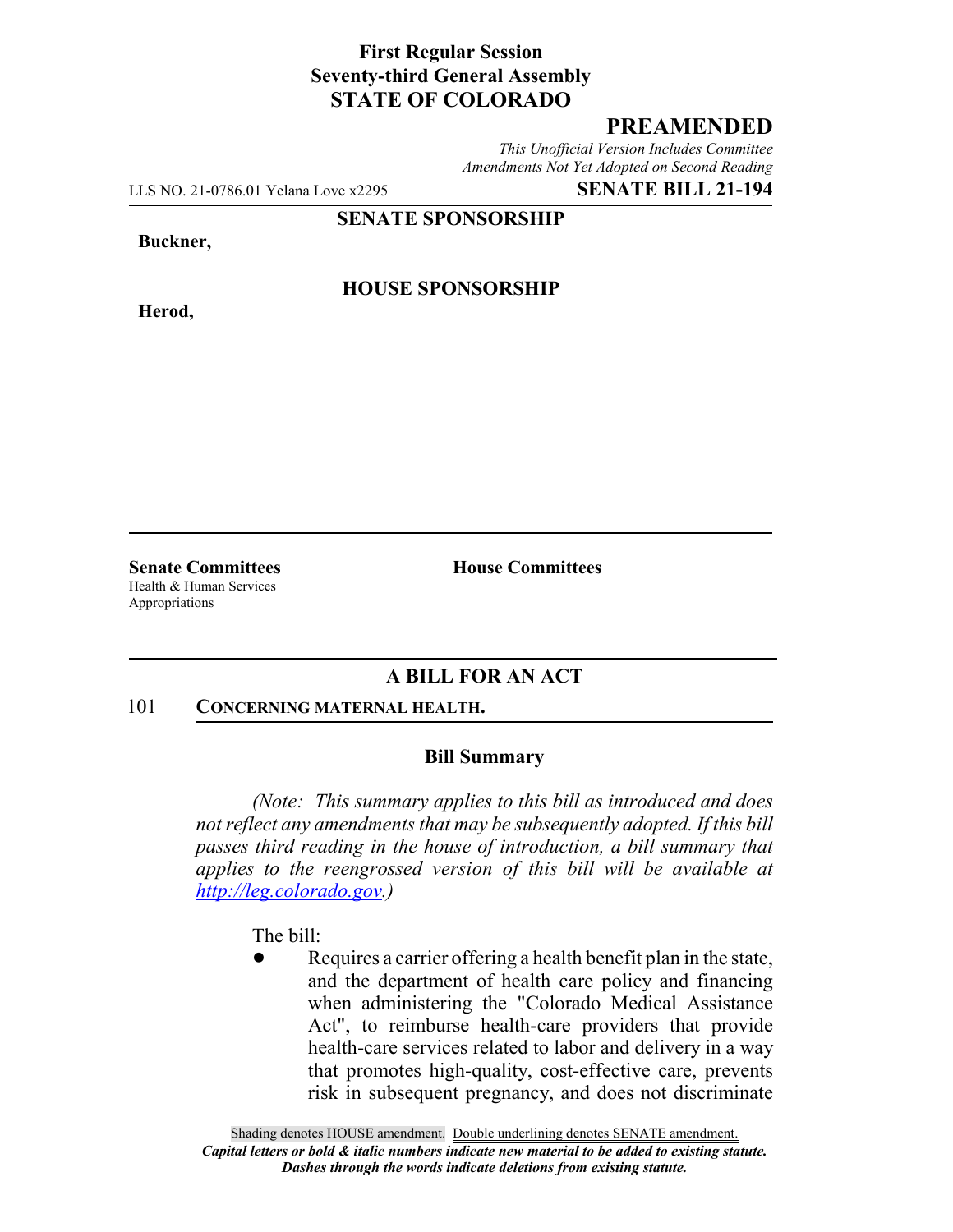based on the type of provider or facility;

- Requires each health-care provider licensed by the state to provide health-care services related to labor and delivery to implement best practices for interprofessional collaboration and the transfer of a pregnant person from home or a birthing center to a health facility;
- Requires the health equity commission in the department of public health and environment to study the use of research evidence in policies related to the perinatal period in Colorado and report findings to the general assembly;
- Requires the department of public health and environment to make recommendations to improve numerous topics related to maternal health; and
- Requires the department of health care policy and financing to seek an amendment to the state medical assistance plan to provide 12 months of postpartum medical benefits to persons who qualified for benefits while pregnant.
- 1 *Be it enacted by the General Assembly of the State of Colorado:*
- 2 **SECTION 1.** In Colorado Revised Statutes, 10-16-104, **add**  $3$  (3)(d) as follows:

 **10-16-104. Mandatory coverage provisions - rules - definitions.** (3) **Maternity coverage.** (d) A CARRIER OFFERING A HEALTH BENEFIT PLAN IN THE STATE SHALL REIMBURSE PARTICIPATING PROVIDERS THAT PROVIDE HEALTH-CARE SERVICES RELATED TO LABOR AND DELIVERY IN A MANNER THAT:

9 (I) PROMOTES HIGH-QUALITY, COST-EFFECTIVE CARE AND 10 PREVENTS RISK IN SUBSEQUENT PREGNANCIES; AND

11 (II) DOES NOT DISCRIMINATE BASED ON THE TYPE OF PROVIDER OR 12 FACILITY.

13 **SECTION 2.** In Colorado Revised Statutes, **add** 12-30-116 as 14 follows:

15 **12-30-116. Acceptance of transfers from home and birthing** 16 **centers.** (1) A PERSON LICENSED UNDER THIS TITLE 12 TO PROVIDE

-2- 194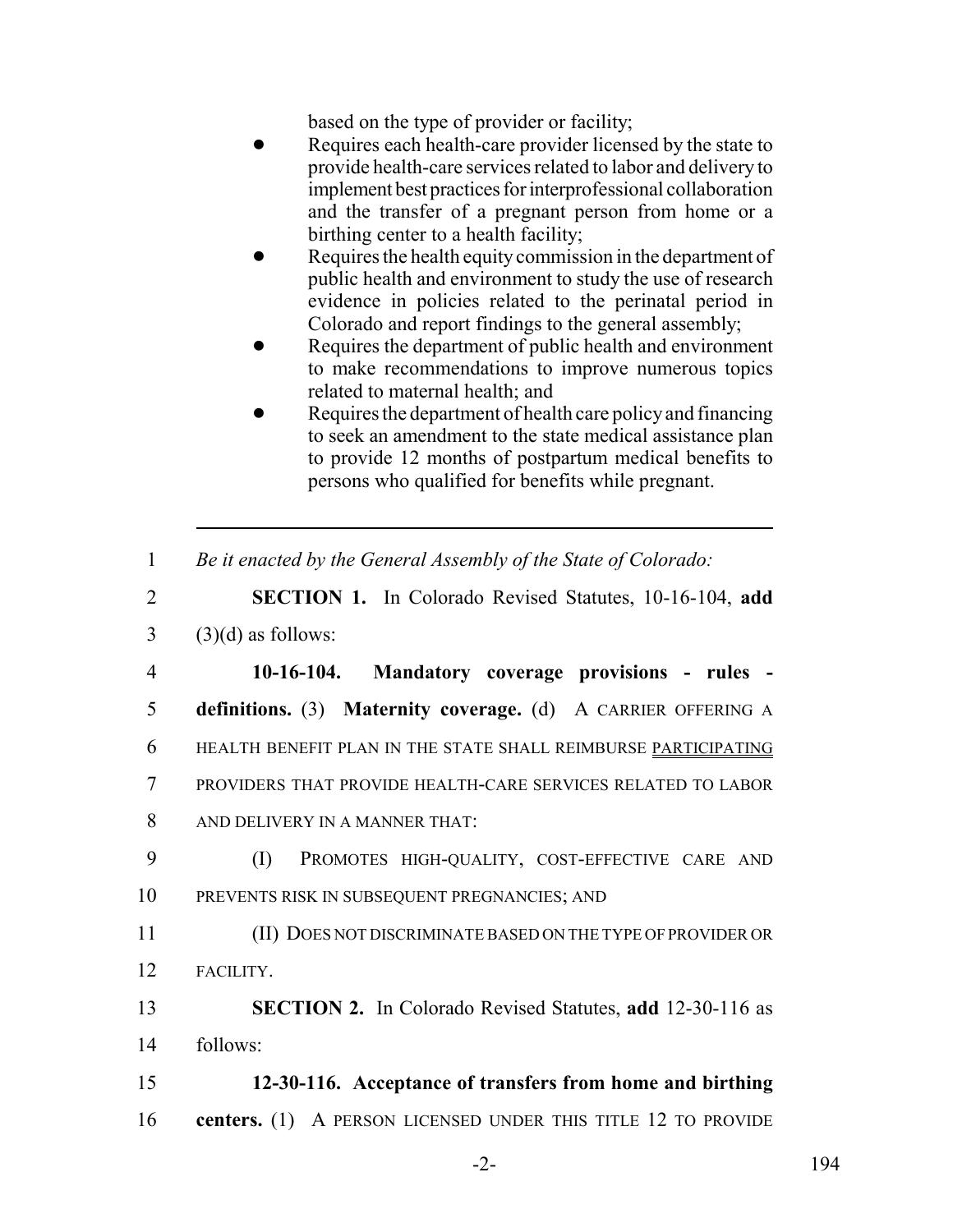HEALTH-CARE SERVICES RELATED TO LABOR AND DELIVERY SHALL IMPLEMENT BEST PRACTICES FOR INTERPROFESSIONAL COLLABORATION AND THE TRANSFER OF A PREGNANT PERSON FROM HOME OR A BIRTHING CENTER TO A HOSPITAL LICENSED OR CERTIFIED PURSUANT TO SECTION  $5 \qquad 25 - 1.5 - 103 \tag{1}.$ 

 (2) A HEALTH-CARE PROVIDER DESCRIBED IN SUBSECTION (1) OF THIS SECTION SHALL ACCEPT A TRANSFER OF A PREGNANT PERSON FROM HOME OR A BIRTHING CENTER WITHOUT DISCRIMINATION BASED ON:

 (a) THE PERSON'S AGE, CITIZENSHIP STATUS, COLOR, DISABILITY, GENDER, GENDER EXPRESSION, GENDER IDENTITY, GENETIC INFORMATION, HEALTH STATUS, NATIONAL ORIGIN, RACE, RELIGION, SEX, OR SEXUAL ORIENTATION; OR

 (b) WHETHER THE PERSON WAS SEEKING CARE OUTSIDE OF THE HOSPITAL SETTING WHEN THE PERSON BEGAN EXPERIENCING SYMPTOMS THAT REQUIRE IMMEDIATE CARE AT A HOSPITAL.

 (3) THIS SECTION DOES NOT PROHIBIT HEALTH-CARE PROVIDERS FROM BILLING FOR HEALTH-CARE SERVICES RENDERED.

 (4) THE ACCEPTANCE OF A TRANSFERRED PREGNANT PERSON DOES NOT ESTABLISH AN EMPLOYMENT OR CONSULTATION RELATIONSHIP BETWEEN THE ACCEPTING HEALTH-CARE PROVIDER AND THE TRANSFERRING HEALTH-CARE PROVIDER OR ESTABLISH GROUNDS FOR VICARIOUS LIABILITY.

 **SECTION 3.** In Colorado Revised Statutes, 25-2-112, **amend** (7) as follows:

 **25-2-112. Certificates of birth - filing - establishment of paternity - notice to collegeinvest.** (7) (a) The state registrar shall revise the birth certificate worksheet form used for the preparation of a

-3- 194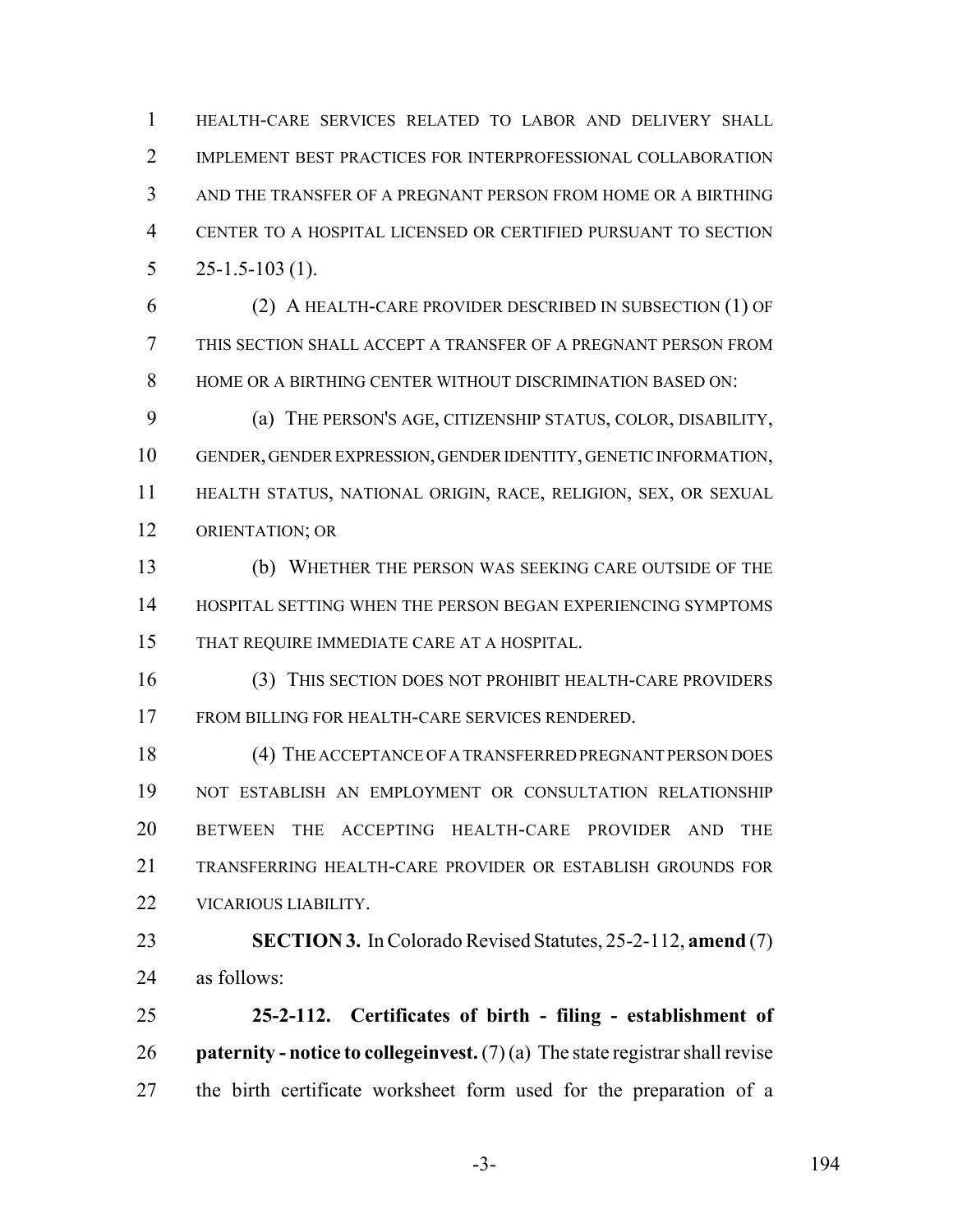certificate of live birth to include a statement that knowingly and intentionally misrepresenting material information on the worksheet form used for the preparation of a birth certificate is a misdemeanor. (b) THE BIRTH CERTIFICATE WORKSHEET FORM MUST INCLUDE A PLACE TO REPORT WHERE THE PREGNANT PERSON INTENDED TO GIVE BIRTH AT THE ONSET OF THE PERSON'S LABOR.  **SECTION 4.** In Colorado Revised Statutes, 25-52-103, **amend** (3); and **add** (4.5) as follows: **25-52-103. Definitions.** As used in this article 52, unless the context otherwise requires: (3) "Designated state perinatal care quality collaborative" means 13 a statewide nonprofit network of health-care HEALTH facilities, clinicians, and public health professionals working to improve the quality of care for mothers and babies through continuous quality improvement. (4.5) "HEALTH FACILITY" MEANS A HEALTH FACILITY LICENSED OR 17 CERTIFIED PURSUANT TO SECTION 25-1.5-103 (1). **SECTION 5.** In Colorado Revised Statutes, 25-52-104, **amend** (5), (6)(a) introductory portion, (6)(a)(III), and (6)(a)(IV); and **add**  $(6)(a)(V)$  as follows: **25-52-104. Colorado maternal mortality review committee - creation - members - duties - report to the general assembly - repeal.** (5) The department shall: (a) Compile reports of aggregated, nonindividually identifiable data on a routine basis for distribution in an effort to further study the causes and problems associated with maternal mortality that may be 27 distributed to policymakers, health-care providers, and HEALTH facilities,

-4- 194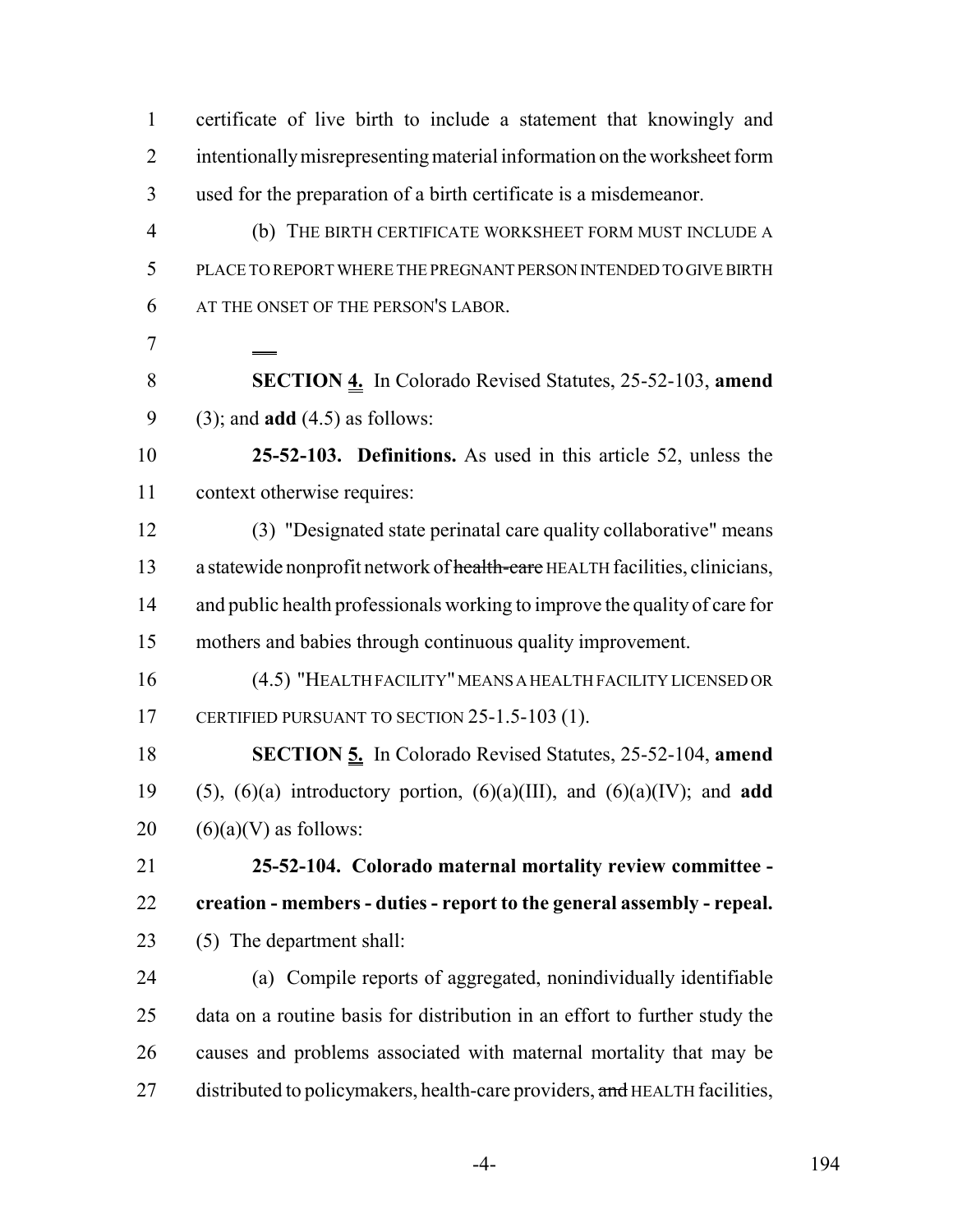1 behavioral health providers, public health professionals, THE HEALTH EQUITY COMMISSION CREATED IN SECTION 25-4-2206, and others necessary to reduce the maternal mortality rate;

 (b) Serve as a link with maternal mortality review teams throughout the country and participate in regional or national maternal 6 mortality review team activities;  $\frac{and}{}$ 

(c) Request INCORPORATE input and feedback from:

 (I) Interested and affected stakeholders, WITH A FOCUS ON PERSONS WHO ARE PREGNANT OR IN THE POSTPARTUM PERIOD AND THEIR FAMILY MEMBERS;

 (II) MULTIDISCIPLINARY, NONPROFIT ORGANIZATIONS REPRESENTING PERSONS WHO ARE PREGNANT OR IN THE POSTPARTUM PERIOD, WITH A FOCUS ON PERSONS FROM RACIAL AND ETHNIC MINORITY GROUPS; AND

 (III) MULTIDISCIPLINARY, COMMUNITY-BASED ORGANIZATIONS THAT PROVIDE SUPPORT OR ADVOCACY FOR PERSONS WHO ARE PREGNANT OR IN THE POSTPARTUM PERIOD, WITH A FOCUS ON PERSONS FROM RACIAL AND ETHNIC MINORITY GROUPS; AND

 (d) MAKE RECOMMENDATIONS TO IMPROVE THE COLLECTION AND PUBLIC REPORTING OF MATERNAL HEALTH DATA FROM HOSPITALS, HEALTH SYSTEMS, MIDWIFERY PRACTICES, AND BIRTHING CENTERS, INCLUDING:

 (I) DATA ON RACE AND ETHNICITY CORRELATED WITH CONDITIONS AND OUTCOMES; DISABILITY CORRELATED WITH CONDITIONS AND OUTCOMES; UPTAKE OF TRAININGS ON BIAS, RACISM, OR DISCRIMINATION; AND INCIDENTS OF DISRESPECT OR MISTREATMENT OF A PREGNANT PERSON; AND

**(II) DATA COLLECTED THROUGH STORIES FROM PREGNANT AND** 

-5- 194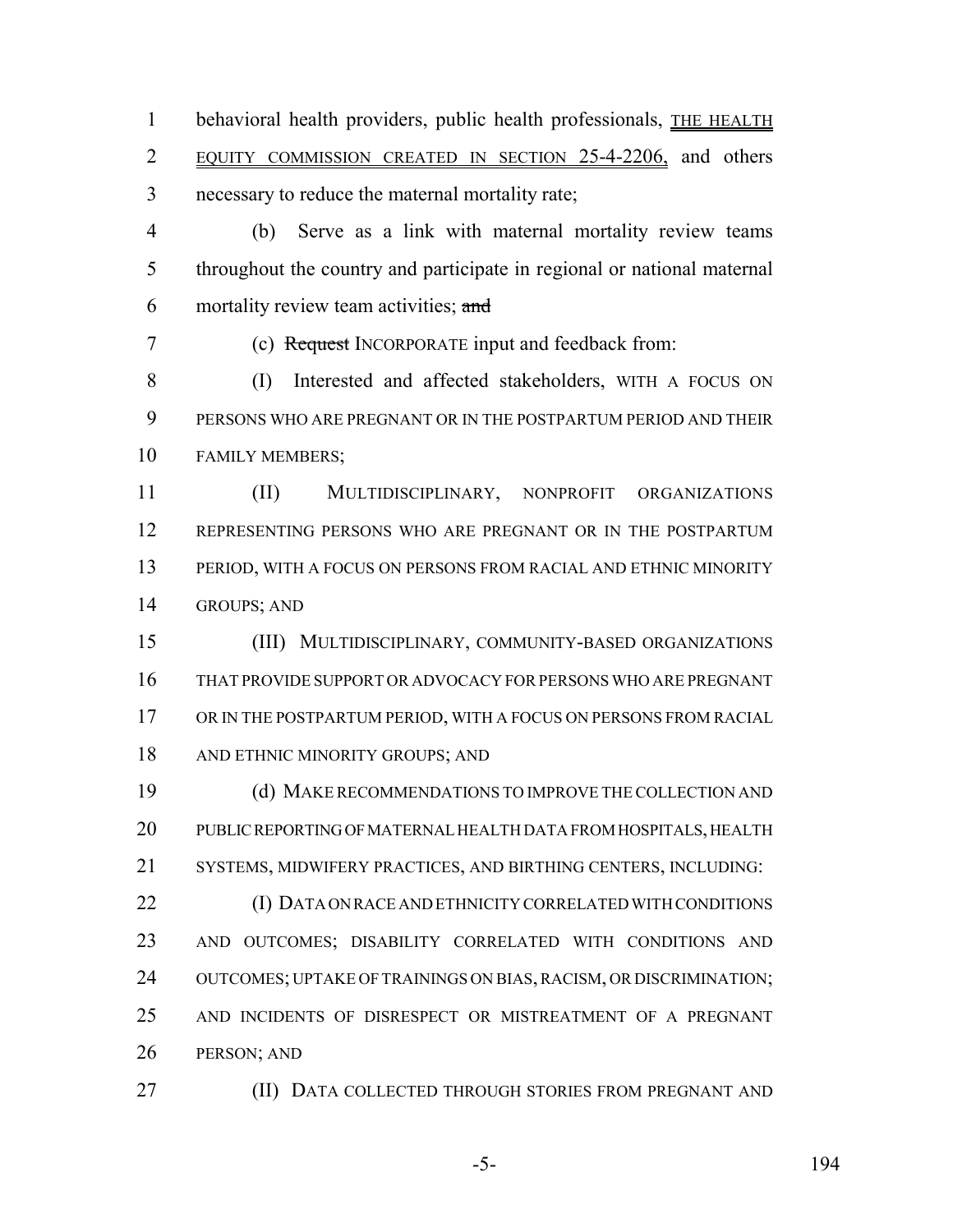POSTPARTUM PERSONS AND THEIR FAMILY MEMBERS, WITH A FOCUS ON THE EXPERIENCES OF MARGINALIZED GROUPS INCLUDING PERSONS OF RACIAL AND ETHNIC MINORITY GROUPS.

 (e) STUDY THE USE OF RESEARCH EVIDENCE IN POLICIES RELATED TO THE PERINATAL PERIOD IN COLORADO AND, NO LATER THAN SEPTEMBER 1, 2023, REPORT TO THE SENATE COMMITTEE ON HEALTH AND HUMAN SERVICES AND THE HOUSE OF REPRESENTATIVES COMMITTEE ON HEALTH AND INSURANCE, OR THEIR SUCCESSOR COMMITTEES, ON THE USE OF RESEARCH EVIDENCE IN POLICIES RELATED TO THE PERINATAL PERIOD 10 IN THE STATE USING THE IMPLEMENTATION SCIENCE FRAMEWORK. THE DEPARTMENT MAY CONTRACT WITH A THIRD-PARTY TO FULFILL THE 12 REQUIREMENTS OF THIS SUBSECTION (5)(e).

 (6) (a) No later than July 1, 2020, and July 1 every three years thereafter, the department shall submit a report to the house of 15 representatives committees on public AND BEHAVIORAL health care and human services and health and insurance and the senate committee on health and human services, or their successor committees. The report must include:

 (III) A prioritization of a limited number of causes of maternal mortality that are identified as having the greatest impact on the pregnant 21 and postpartum population in Colorado and as most preventable; and

 (IV) In consultation with the designated state perinatal care quality collaborative, recommendations for clinical quality improvement approaches that could reduce the incidence of pregnancy-related deaths or maternal mortality or morbidity in prenatal, perinatal, and postnatal clinical settings and recommendations for how to spread best practices to clinical settings across the state; AND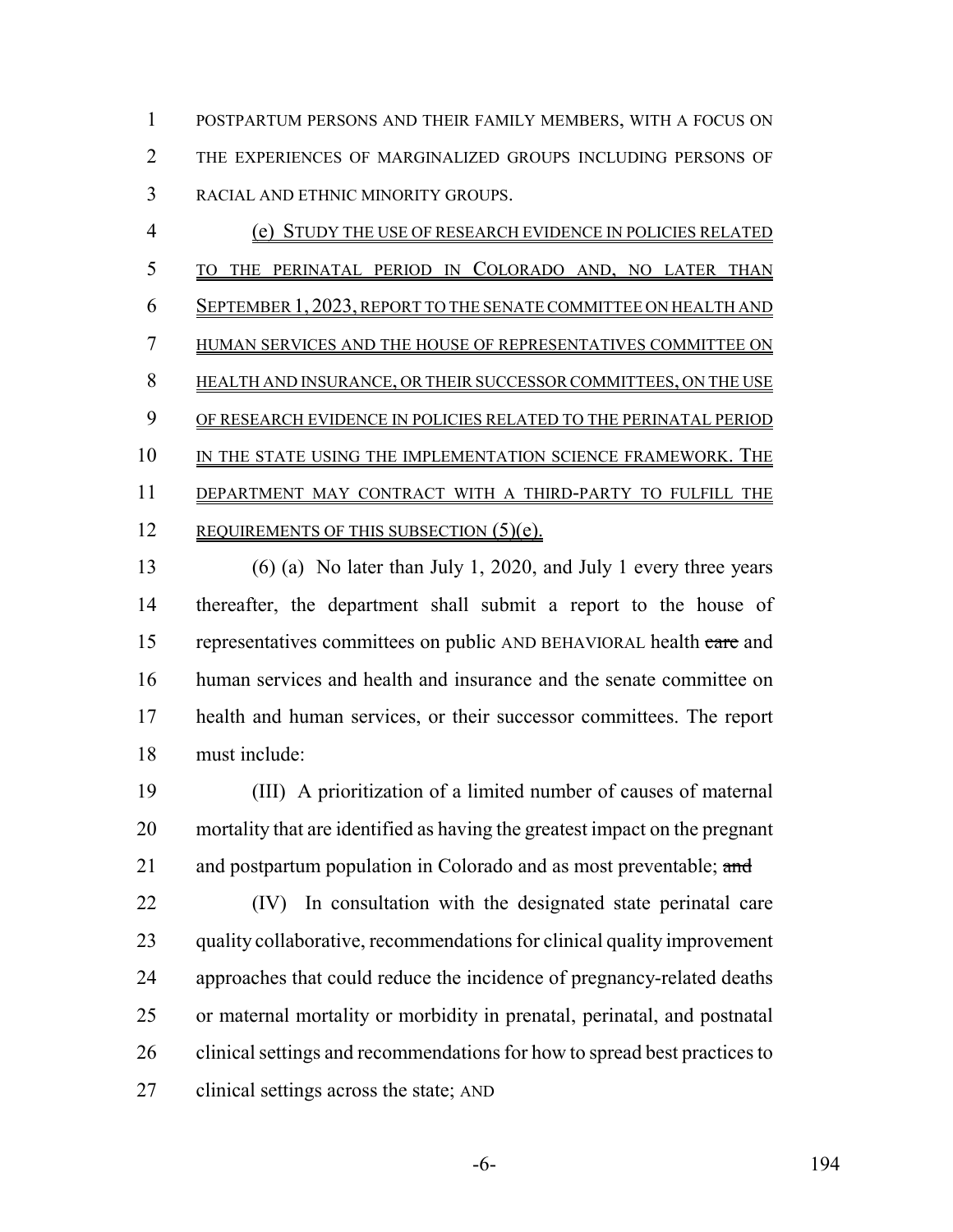(V) (A) FOR THE REPORT SUBMITTED NO LATER THAN JULY 1, 2 2023, INFORMATION STUDIED PURSUANT TO SUBSECTIONS (5)(c) AND (5)(d) OF THIS SECTION. (B) THIS SUBSECTION (6)(a)(V) IS REPEALED, EFFECTIVE SEPTEMBER 1, 2024. **SECTION 6.** In Colorado Revised Statutes, **add** 25.5-4-424 as follows: **25.5-4-424. Providers - health-care services related to labor and delivery - reimbursement.** (1) THE STATE DEPARTMENT SHALL REIMBURSE ALL ELIGIBLE PROVIDERS THAT PROVIDE HEALTH-CARE SERVICES RELATED TO LABOR AND DELIVERY IN A MANNER THAT: (a) PROMOTES HIGH-QUALITY, COST-EFFECTIVE CARE AND PREVENTS RISK IN SUBSEQUENT PREGNANCIES; AND (b) DOES NOT DISCRIMINATE BASED ON THE TYPE OF PROVIDER OR FACILITY. **SECTION 7.** In Colorado Revised Statutes, 25.5-5-201, **add** (4.5) as follows: **25.5-5-201. Optional provisions - optional groups.** 19 (4.5) (a) SUBJECT TO THE RECEIPT OF FEDERAL FINANCIAL 20 PARTICIPATION, TO THE MAXIMUM EXTENT ALLOWED UNDER FEDERAL LAW, A PERSON WHO WAS ELIGIBLE FOR ALL PREGNANCY-RELATED AND POSTPARTUM SERVICES UNDER THE MEDICAL ASSISTANCE PROGRAM FOR THE SIXTY DAYS FOLLOWING THE PREGNANCY REMAINS CONTINUOUSLY ELIGIBLE FOR ALL SERVICES UNDER THE MEDICAL ASSISTANCE PROGRAM FOR THE TWELVE-MONTH POSTPARTUM PERIOD. 26 (b) THE STATE DEPARTMENT SHALL SEEK ANY PLAN AMENDMENT NECESSARY TO IMPLEMENT A TWELVE-MONTH POSTPARTUM

-7- 194